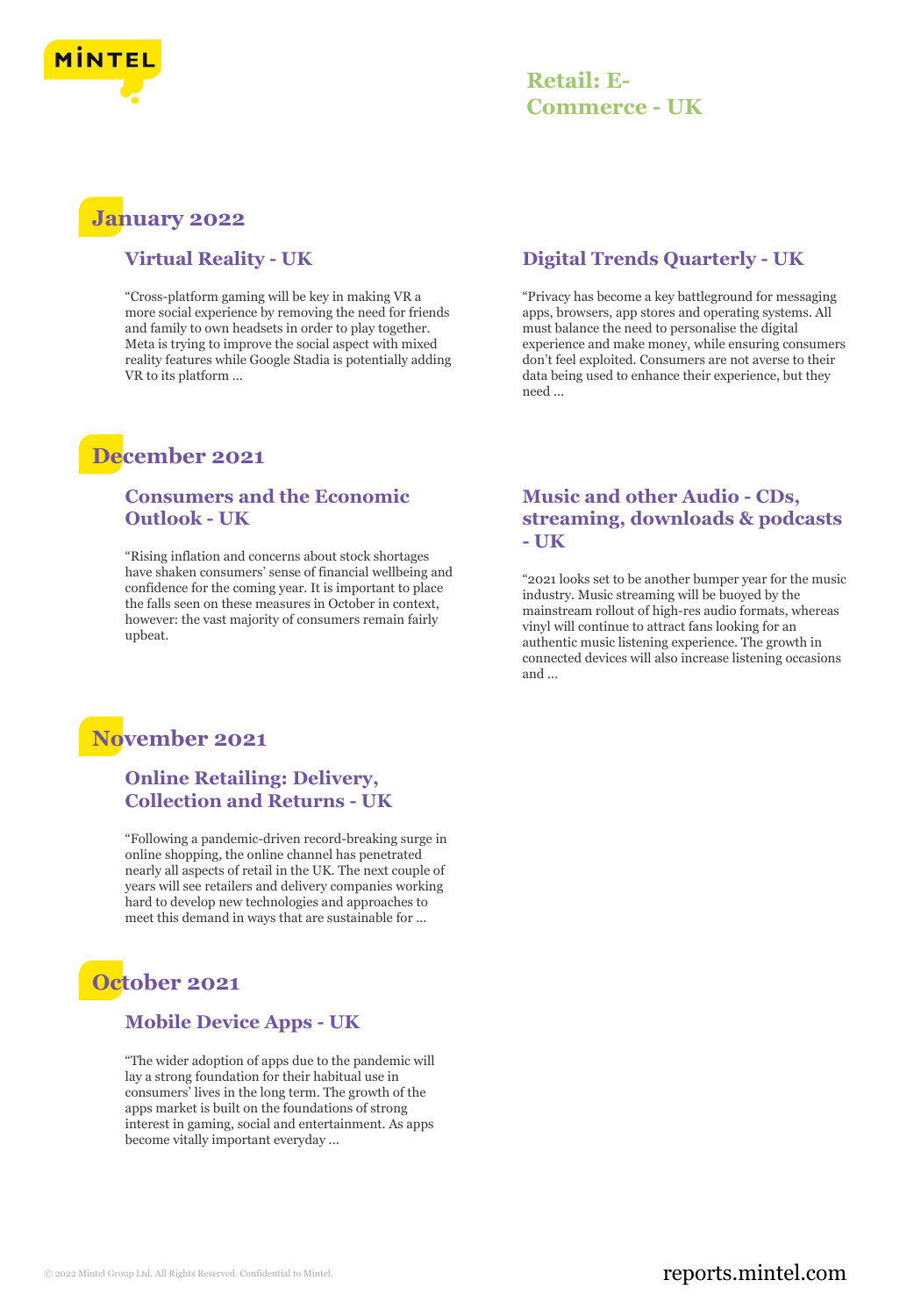

## **Retail: E-Commerce - UK**

## **September 2021**

#### **Digital Trends Quarterly - UK**

"The pandemic has focused minds on health and wellness, while simultaneously leading to greater reliance on tech than ever before. Technology is increasingly seen as a way to improve both physical and mental health, but consumers are also acutely aware of the negative impact of our 'always on' culture. Opportunities ...

## **August 2021**

#### **Digital Trends Quarterly - UK**

"The growing number of QR code uses that are adding practical value in people's everyday lives, along with increased usage by necessity throughout COVID, means that for many people seeing a QR code and opening their camera app to scan it is becoming second nature. This provides a platform to ...

# **June 2021**

#### **Consumers and the Economic Outlook - UK**

"Despite the continuing upheaval caused by COVID-19, financial wellbeing and financial confidence both hit new index highs in April 2021, while planned financial activity for the next three months approached prepandemic levels in May, driven by increased interest in leisure and hospitality.

While there are growing signs of polarisation and ...

# **May 2021**

## **Digital Trends Quarterly - UK**

"Taking into account the increase in savings over the last year, the conditions look promising for products at the premium end of the spectrum to gain traction. Whereas people buying devices over the last year may have erred on the side of caution in light of the economic uncertainty, affluent ...

#### **Consumers and the Economic Outlook - UK**

"The end of social distancing and the associated boost to retail, leisure and entertainment spend brought about an immediate rebound in economic activity, and GDP grew by 4.8% in Q2 2021. Consumers have also responded positively, with Mintel's current financial wellbeing and financial confidence trackers reaching new record-highs in ...

#### **Online Retailing - UK**

"The online channel has been one of the main benefactors of the pandemic, as consumers have naturally lent more on online retail for a broader variety of needs than ever before. While the market will naturally see some rebalancing over the next two years, we expect the extended period of ...

#### **COVID-19 - Retail and Ecommerce: A Year On - UK**

"The COVID-19 pandemic has been a seismic event in the history of modern UK retail. Overnight, consumer behaviour shifted and retailers of all sizes were forced to react to the new environment the pandemic had brought. Some excelled in this new environment, while for some it meant the end of ...